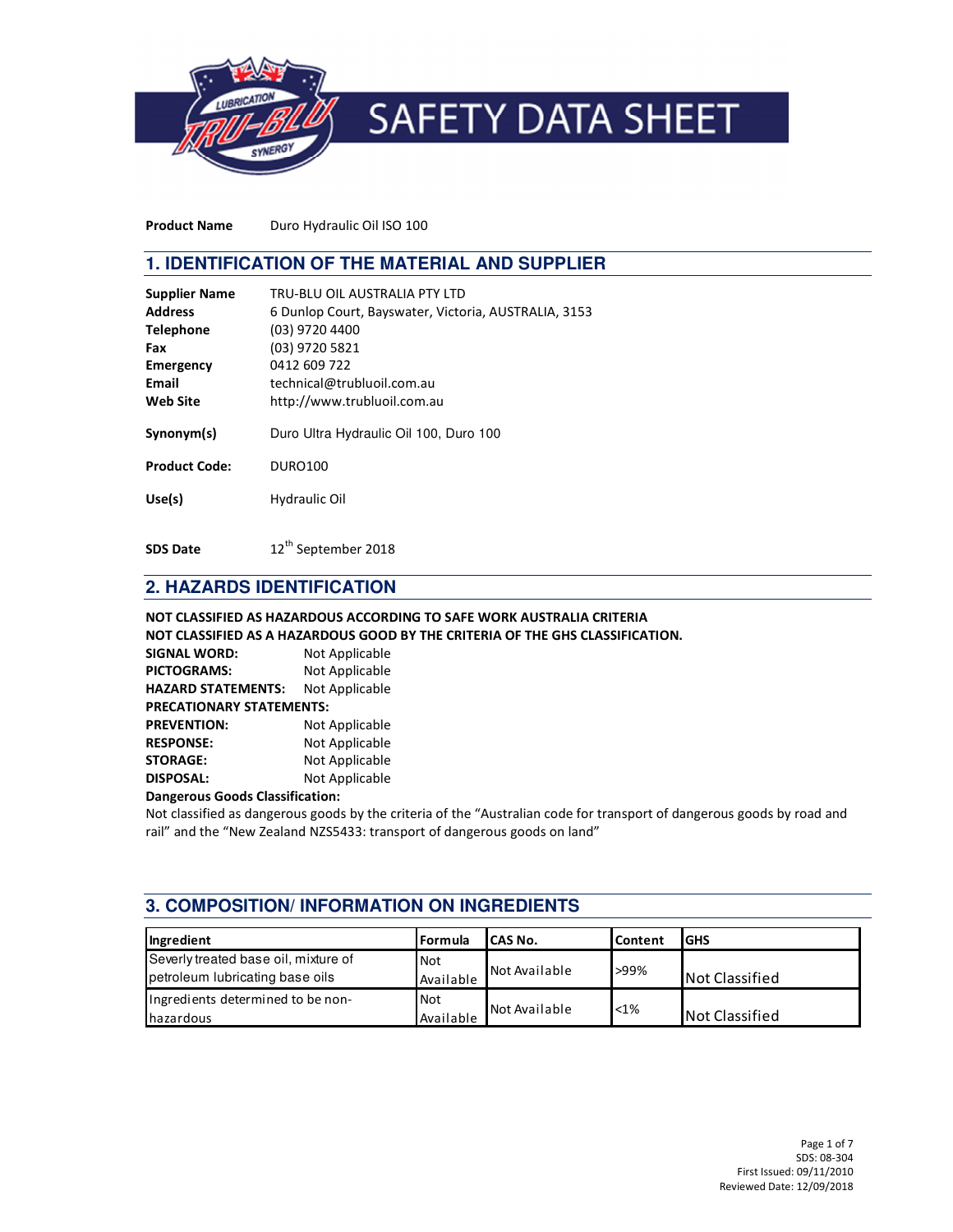#### **4. FIRST AID MEASURES**

| Inhalation: | If inhaled, remove affected person from contaminated area. If you are providing assistance avoid<br>exposure to yourself, where appropriate PPE. Apply artificial respiration if affected person not<br>breathing. Seek medical assistance.                                                                                                                                                                                                                                                        |
|-------------|----------------------------------------------------------------------------------------------------------------------------------------------------------------------------------------------------------------------------------------------------------------------------------------------------------------------------------------------------------------------------------------------------------------------------------------------------------------------------------------------------|
| Skin:       | Wash contact areas with soap and water. Remove contaminated clothing and launder before reuse.<br>If product is injected into or under the skin or into any body part, regardless of the appearance of the<br>wound or its size the individual should be evaluated immediately by a physician. Even though<br>initial symptoms from high pressure injection may be minimal or absent, early surgical treatment<br>with the first few hours may significantly reduce the ultimate extent of injury. |
| Eyes:       | If in eyes, hold eyelids apart and flush continuously with running water for at least 15 minutes.<br>If irritation occurs, seek medical assistance.                                                                                                                                                                                                                                                                                                                                                |
| Ingestion:  | Rinse mouth out with water. If swallowed, do not induce vomiting. If vomiting occurs lean patient<br>forward or place on left side head down position to maintain open airway and prevent aspiration. For<br>advice, contact a Poison Information Centre on 13 11 26 (Australia Wide) or a doctor and seek<br>medical assistance.                                                                                                                                                                  |
|             | <b>PPE for First Aiders:</b> Wear overalls, chemical goggles and nitrile gloves. Use with adequate ventilation. If inhalation risk<br>exists wear organic vapour/particulate respirator. Always wash your hands after assisting. Wash<br>contaminated clothing and other PPE after use.                                                                                                                                                                                                            |
|             | $\sim$ . The distribution of the state of the state of the state of the state of the state of the state of the state of the state of the state of the state of the state of the state of the state of the state of the state of                                                                                                                                                                                                                                                                    |

First Aid Facilities: Eye wash facilities and safety shower should be available.

#### Most Important symptoms and effects caused by exposure:

Acute: Ingestion or inhalation of vapours may lead to irritation of the mouth and respiratory tract. Ingestion may lead to nausea and diarrhoea. In the eye may lead to localised burning, redness and tears. Skin contact may lead to redness or itching.

Chronic: contact with the skin may aggravate existing skin conditions such as dermatitis.

Advice to Doctor: Treat symptomatically as the product is hydrocarbon based. If vomiting has occurred after ingestion, the patient needs to be monitored to ensure the product has not been aspirated into the lungs.

| <b>5. FIRE FIGHTING MEASURES</b>         |                                                                                                                                                                                                                                                                                                                         |  |  |
|------------------------------------------|-------------------------------------------------------------------------------------------------------------------------------------------------------------------------------------------------------------------------------------------------------------------------------------------------------------------------|--|--|
| <b>Extinguishing Media:</b>              | Dry agent, carbon dioxide or foam. You can spray down fumes from fire using a waterspray.<br>Prevent contamination of drains or waterways.                                                                                                                                                                              |  |  |
| <b>Unsuitable Media:</b>                 | Do not use water jet directed at fire or residual material that may be burning as water may/will<br>cause splattering on hot residue as this product will float on water.                                                                                                                                               |  |  |
| <b>Hazchem Code</b>                      | None Allocated                                                                                                                                                                                                                                                                                                          |  |  |
| <b>Advice for Fire Brigade:</b><br>Fire: | Product is not flammable under normal conditions of use. It is hydrocarbon based and product<br>will burn if preheated. Keep storage tanks, pipelines and fire exposed surfaces cool with<br>waterspray.                                                                                                                |  |  |
| <b>Explosion:</b>                        | No information of product being explosive. Closed containers of the product may explode<br>when exposed to extreme heat.                                                                                                                                                                                                |  |  |
| Note:                                    | Evacuate area and contact emergency services. Toxic gases may evolve in a fire situation<br>Remain upwind and notify those downwind of hazard. Wear full protective clothing and Self<br>Contained Breathing Apparatus (SCBA) when combating fire. Use water-fog to cool intact<br>containers and nearby storage areas. |  |  |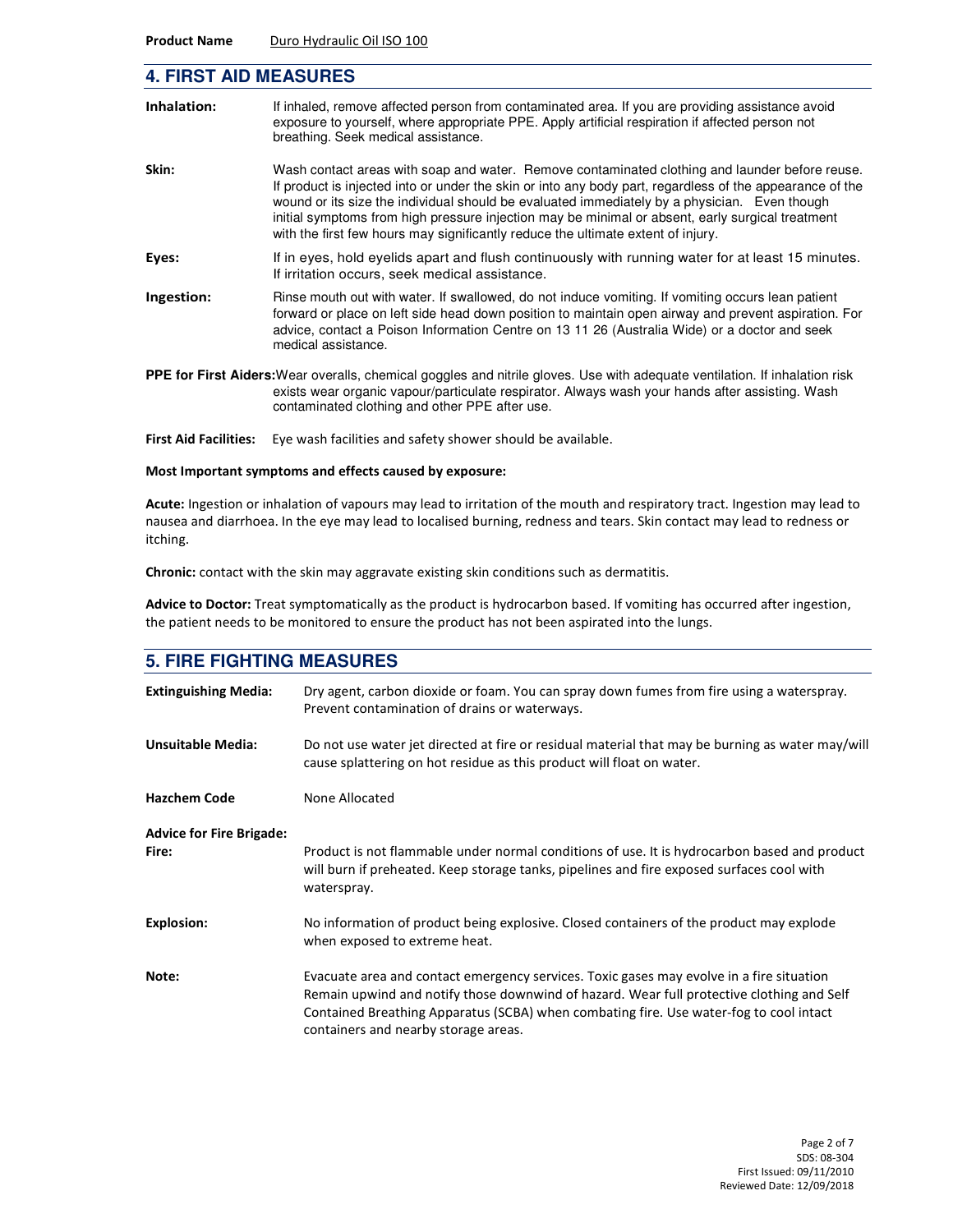#### **6. ACCIDENTAL RELEASE MEASURES**

| PPE:                             | Personnel must wear gloves, goggles or glasses, boots full length clothing during the cleaning<br>procedure. If mists and vapours are involved an approved half face organic vapour/particulate<br>respirator is required. Use respirators in accordance with standards AS 1715 and AS 1716.                                                                                                                                                                                                           |
|----------------------------------|--------------------------------------------------------------------------------------------------------------------------------------------------------------------------------------------------------------------------------------------------------------------------------------------------------------------------------------------------------------------------------------------------------------------------------------------------------------------------------------------------------|
| <b>Spillage</b>                  | Use personal protective equipment. Clear area of all unprotected personnel. Ventilate area where<br>possible. Contain spillage, then cover/absorb with non-combustible absorbent material (vermiculite,<br>sand, or similar), collect and place in suitable containers for disposal.<br>In the event of a spill or accidental release notify the relevant authorities in accordance with all<br>applicable regulations.                                                                                |
| <b>Spillage and Environment:</b> |                                                                                                                                                                                                                                                                                                                                                                                                                                                                                                        |
|                                  | Do not allow product to enter drains, surface water, sewer or watercourses please inform local<br>authorities if this occurs.                                                                                                                                                                                                                                                                                                                                                                          |
| Containment:                     | Contain the spill and absorb with absorbent material, sand or soil. For large spills prepare a<br>bund/barrier ahead of the spill to contain the spill. If there is the possibility the spill to enter drains,<br>storm water, sewer or waterways please make sure you bund the areas of concern. Make sure drains<br>are covered to minimise the potential for this to occur.                                                                                                                         |
| Cleaning:                        | After spill contained, collect all spilled material and material used to clean up the spill in suitable<br>containers. Follow local regulations for the disposal of waste. Personnel must wear gloves, goggles or<br>glasses, boots full length clothing during the cleaning procedure. Wash contaminated area and<br>equipment used to clean up in detergent and water after the spill has been cleaned up. Rinse area with<br>water and don't allow the cleanup water to enter drains or water ways. |

### **7. STORAGE AND HANDLING**

Storage **Store in a cool, dry, well ventilated area**, removed from oxidising agents, acids, alkalis, heat or ignition sources and foodstuffs. Ensure containers are adequately labelled, protected from physical damage and sealed when not in use. Check regularly for leaks or spills. Large storage areas should have appropriate fire protection systems. Store as a Class C2 Combustible Liquid (AS1940)

**Handling** Before use, carefully read product label. Use of safe work practices are recommended to avoid eye or skin contact and inhalation. Observe good personal hygiene, including washing hands before eating. Prohibit eating, drinking and smoking in contaminated areas.

**Incompatibilities:** Oxidising substances including strong acids.

### **8. EXPOSURE CONTROLS/ PERSONAL PROTECTION**

#### Exposure Standards

| Ingredient       | Reference | <b>TWA</b> |           | <b>STEL</b> |       |
|------------------|-----------|------------|-----------|-------------|-------|
| Mineral Oil Mist | SWA (AUS) | $- -$      | 5 $mg/m3$ | $- -$       | mg/m3 |

| <b>Biological Limits</b>    | No biological limit allocated.                  |
|-----------------------------|-------------------------------------------------|
| <b>Control Banding:</b>     | No information available                        |
| <b>Engineering Controls</b> | Avoid inhalation. Use in well ventilated areas. |

Where an inhalation risk exists, mechanical extraction ventilation is recommended. Maintain vapour levels below the recommended exposure standard.

Individual Protection Measure:

| <b>Eve &amp; Face Protection:</b> | Wear goggles/glasses and if there is a risk of splashing wear a full face shield. Use eye<br>protection in accordance with AS 1336 & AS 1337                                             |
|-----------------------------------|------------------------------------------------------------------------------------------------------------------------------------------------------------------------------------------|
| <b>Skin Protection:</b>           | Wear gloves. Nitrile rubber gloves are recommended. Wear long sleeved clothing to avoid skin<br>contact. Soiled clothing should be washed properly with detergent prior to re-use        |
| <b>Respiratory Protection:</b>    | Not required during routine use. If mists or vapours are generated use an approved half face<br>filter respirator suitable for organic vapours. Use in accordance with AS 1715 & AS 1716 |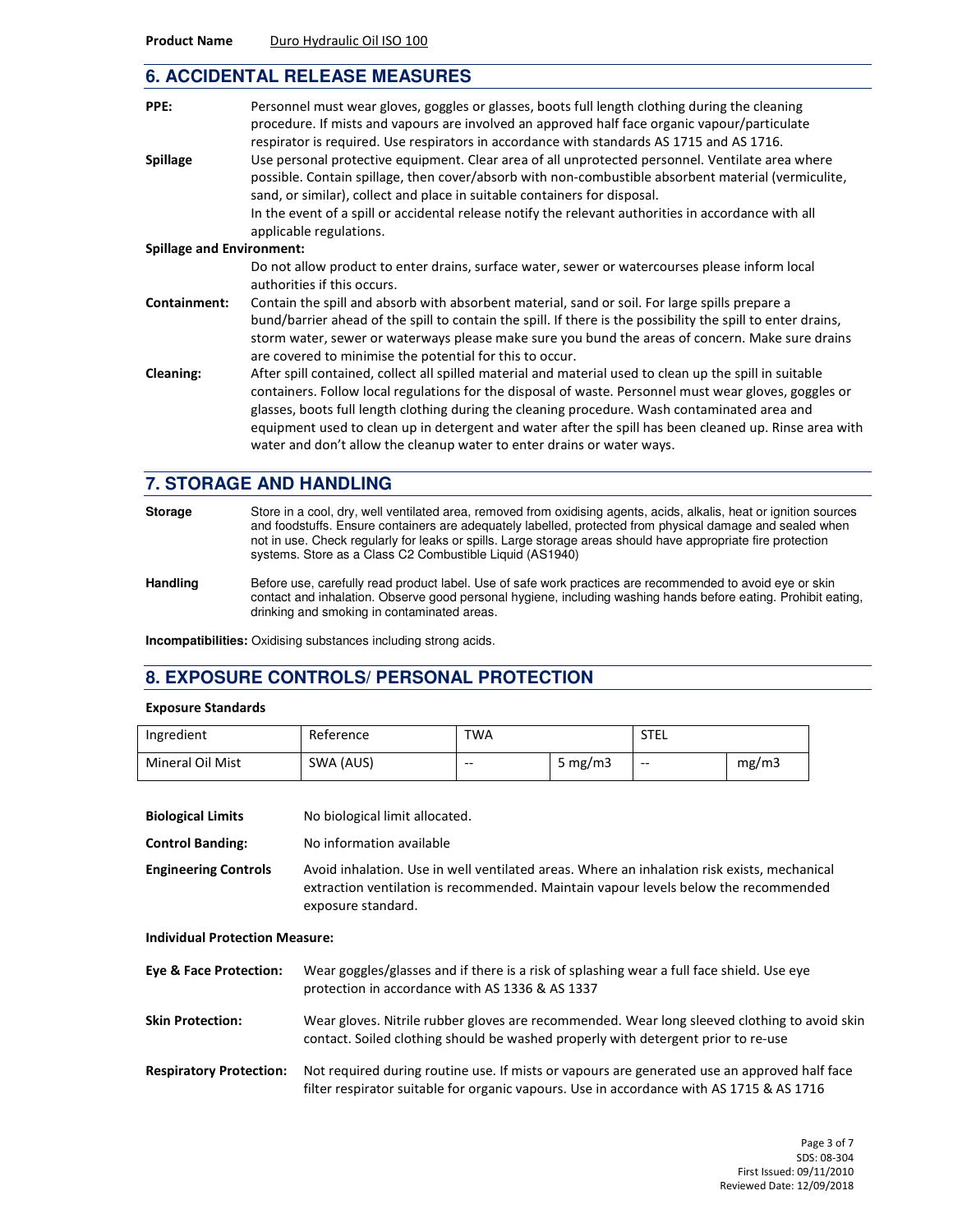Thermal Protection: Not Applicable

# **9. PHYSICAL AND CHEMICAL PROPERTIES**

| <b>Physical and Chemical Properties:</b> |                        |
|------------------------------------------|------------------------|
| Appearance:                              | Clear to Yellow Liquid |
| Odour:                                   | Characteristic Odour   |
| Odour Threshold:                         | No data available      |
| pH:                                      | Not applicable         |
| Melting point/freezing point:            | Not applicable         |
| Initial boiling point:                   | No data available      |
| Boiling range celsius:                   | No data available      |
| Flash point celsius:                     | >220                   |
| Evaporation rate:                        | No data available      |
| Flammability (solid, gas):               | No data available      |
| Vapour Pressure (mmHg):                  | No data available      |
| Vapour Density:                          | No data available      |
| Density $(g/ml \ @$ 15C):                | 0.8790                 |
| Solubility in water (g/L):               | Insoluble in water     |
| Partition coefficient: n-octanol/water   | No data available      |
| Auto-ignition Temperature:               | No data available      |
| Decomposition temperature:               | No data available      |
| Viscosity (cSt $@$ 40 c)                 | Typically 100          |
| Viscosity (cSt $@100c$ )                 | Typically 10.8         |

## **10. STABILITY AND REACTIVITY**

| <b>Reactivity:</b>                                          | This product does not pose any further reactivity hazards other than those listed below in Section<br>11.                                  |
|-------------------------------------------------------------|--------------------------------------------------------------------------------------------------------------------------------------------|
| <b>Chemical Stability</b>                                   | Stable under recommended conditions of storage and handling conditions.                                                                    |
|                                                             | <b>Conditions to Avoid</b> Avoid heat, sparks, open flames and other ignition sources.                                                     |
| <b>Materials to Avoid</b>                                   | Incompatible with oxidising agents (e.g. hypochlorites), acids (e.g. nitric acid), alkalis (e.g.<br>hydroxides), heat and ignition sources |
| <b>Hazardous</b><br><b>Decomposition</b><br><b>Products</b> | May evolve into toxic gases (carbon oxides, hydrocarbons) when heated to decomposition.                                                    |

Hazardous Reactions Polymerization is not expected to occur.

# **11. TOXICOLOGICAL INFORMATION**

Acute Toxicity: If swallowed this product is expected to have low toxicity. It may cause irritation to the mouth throat and digestive tract. Use safe work practices to avoid eye or skin contact and inhalation.

Skin corrosion/irritation: Low irritant. Prolonged or repeated contact may result in mild irritation, rash and dermatitis. Correct handling procedures incorporating protective clothing and gloves should minimise the risk of skin irritation.

Serious eye damage/irritation: Low to moderate irritant. Contact may result in irritation, lacrimation, pain and redness. Symptoms may include localised burning, redness and tears. Correct handling procedures incorporating eye protection should minimise the risk of eye irritation.

Respiratory or skin sensitisation: This product is not expected to be a respiratory tract sensitiser based on known hazards of the products components. This product is not expected to be a skin sensitiser based on known hazards of the products components.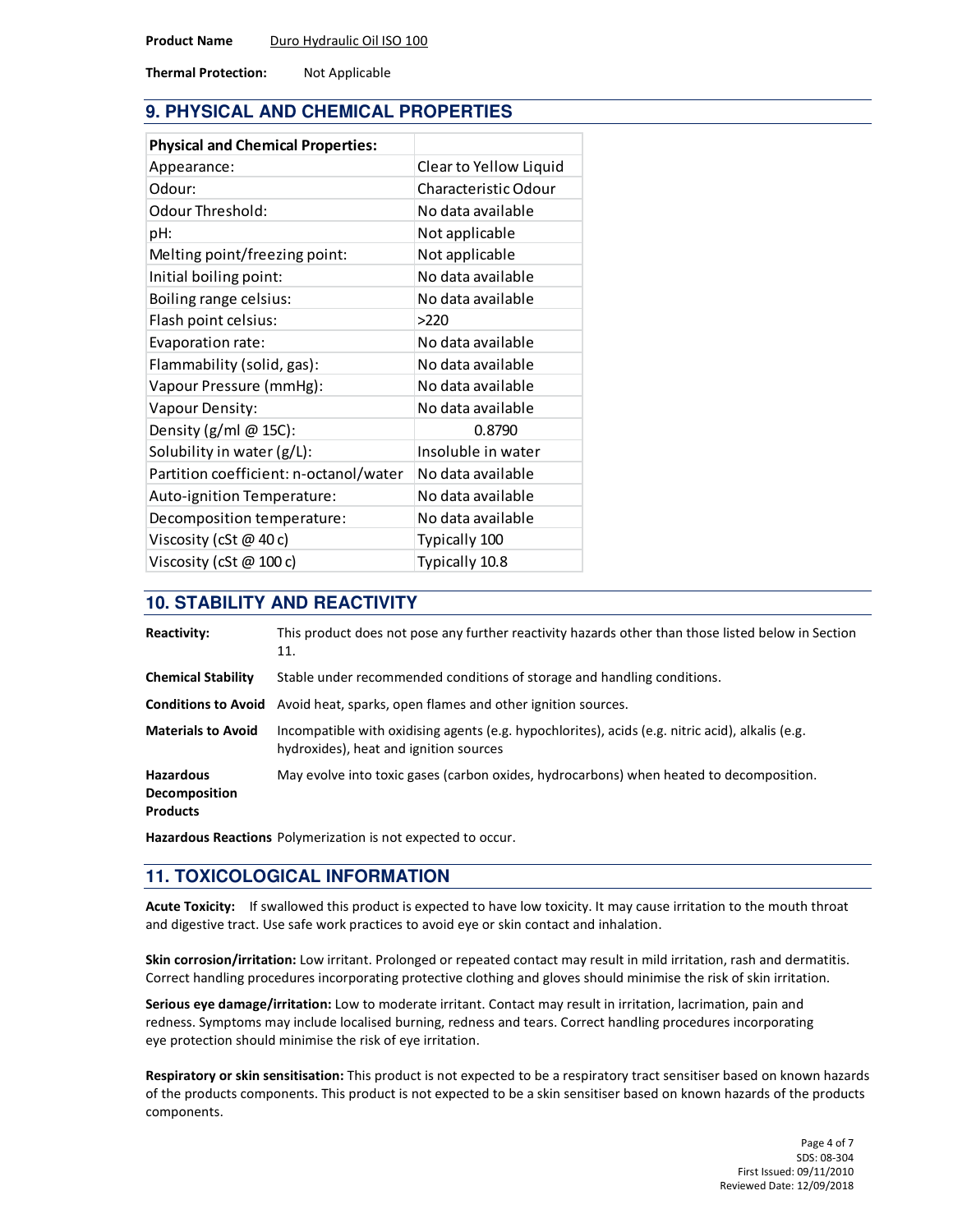Germ Cell Mutagenicity: Not expected to be a germ cell mutagen based on the assessment of components.

Carcinogenicity: Not expected to cause cancer. Based on the assessment of the components.

Reproductive Toxicity: Not expected to be a reproductive hazard based on available data and the known hazards of the components.

Specific Target Organ Toxicity (STOT) – Single Exposure: This product is not expected to cause organ damage from single exposure, based on available data and known hazards of the components. This product is not expected to be an irritation hazard at ambient temperature under normal conditions. Not classified as a respiratory irritant, please note the inhalation of vapours or mist may cause irritation to the nose, throat and respiratory system.

Specific Target Organ Toxicity (STOT) – Repeated Exposure: This product is not expected to cause organ damage from Prolonged or repeated exposure, based on available data and known hazards of the components.

Aspiration Hazard: This product is not expected to be an aspiration hazard based on available data and the known hazards of its components. Note as the product is hydrocarbon based if vomiting has occurred after swallowing the person should be monitored for adverse effects.

Note: Used oils may contain harmful substances that can accumulate during use. All used oils should be handled with caution and skin contact should be avoided by wearing gloves made from nitrile rubber.

# **12. ECOLOGICAL INFORMATION**

Ecotoxicity: May be harmful to the aquatic environment. Mineral oils should not be released to waterways. They can float on water, restricting oxygen exchange with possible asphyxiation of aquatic life.

Persistence/ Degradability: Not expected to be biodegradable. Note: major parts of the product are expected to be inherently biodegradable, the product contains parts that may persist in the environment.

Bioaccumulative Potential: No information is available.

Mobility in soil: if the product enters the soil it is expected that it will absorb onto soil particles and will not be mobile.

Other Adverse Effects: Based on available data and known hazards of the products components, this product is not expected to have ozone depletion potential, photochemical ozone creation potential or global warming potential. The product is a mixture of non-volatile components, which are not expected to be released into the air in any significant amounts.

#### **13. DISPOSAL CONSIDERATIONS**

#### Disposal Methods:

Product: This product should not be released into the environment, any unused material should be recycled where possible or disposed of as hazardous waste at an appropriate collection depot. Dispose of in accordance with relevant government legislation.

Containers: Empty containers may contain residual oil. Containers should be completely drained and stored safely. Empty containers should be taken for recycling or disposal through suitably licensed contractors in accordance with government regulations.

Note: do not pressure, cut, weld, braze, solder, drill, grind or expose such containers to heat, flame, sparks, static electricity, or other sources of ignition. They may explode and cause injury or death.

Note: Local council and / or state environment authority may be able to provide advice on the disposal of this product.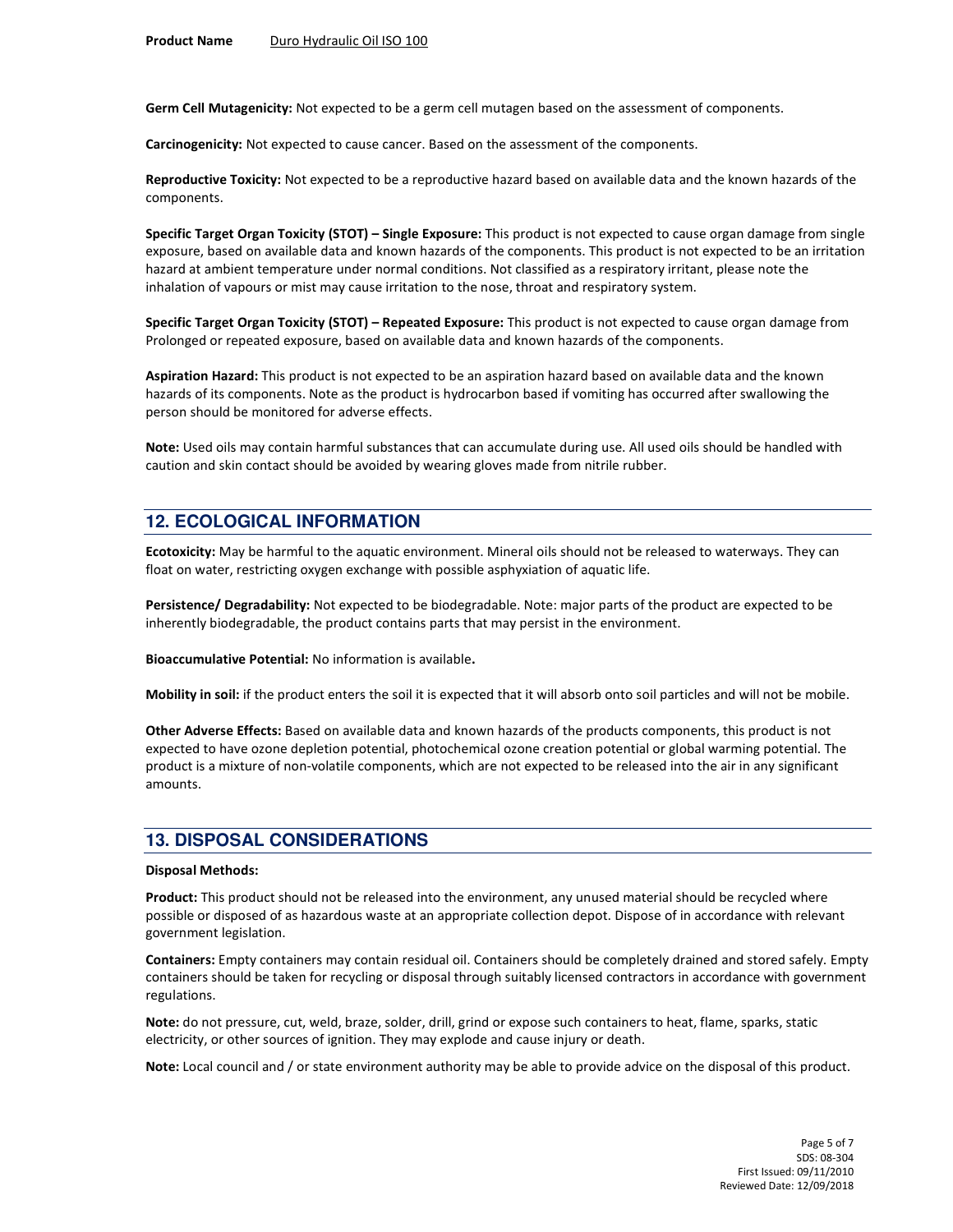## **14. TRANSPORT INFORMATION**

This product is not regulated for land, sea or air transport.

| <b>Land Transport</b>                                |                |
|------------------------------------------------------|----------------|
| Land (ADG Code):                                     | Not Applicable |
| <b>UN Number</b>                                     | Not Applicable |
| <b>UN Proper Shipping Name:</b>                      | Not Applicable |
| <b>Transport Hazard Class:</b>                       | Not Applicable |
| Packing Group:                                       | Not Applicable |
| <b>Environmental Hazards for Transport Purposes:</b> | Not Applicable |
| <b>Special Precautions for Users:</b>                | Not Applicable |
| <b>Additional Information:</b>                       | Not Applicable |
| Hazchem Code:                                        | Not Applicable |
|                                                      |                |
| <b>Sea Transport</b>                                 |                |
| SEA (IMDG Code):                                     | Not Applicable |
| <b>UN Number</b>                                     | Not Applicable |
| <b>UN Proper Shipping Name:</b>                      | Not Applicable |
| <b>Transport Hazard Class:</b>                       | Not Applicable |
| Packing Group:                                       | Not Applicable |
| <b>Environmental Hazards for Transport Purposes:</b> | Not Applicable |
| <b>Special Precautions for Users:</b>                | Not Applicable |
|                                                      |                |
| <b>Air Transport</b>                                 |                |
| AIR (IATA Code):                                     | Not Applicable |
| <b>UN Number</b>                                     | Not Applicable |
| <b>UN Proper Shipping Name:</b>                      | Not Applicable |
| <b>Transport Hazard Class:</b>                       | Not Applicable |
| Packing Group:                                       | Not Applicable |
| <b>Environmental Hazards for Transport Purposes:</b> | Not Applicable |
| <b>Special Precautions for Users:</b>                | Not Applicable |

# **15. REGULATORY INFORMATION**

### Safety, Health and Environmental Regulations:

| <b>Applicable Regulations:</b>                                               |                                             |
|------------------------------------------------------------------------------|---------------------------------------------|
| SUSMP:                                                                       | Not Scheduled                               |
| AICS:                                                                        | All Ingredients are listed in the AICS list |
| Montreal Protocol: (Ozone depleting substances)                              | Not Applicable                              |
| Stockholm Convention: (Persistent Organic Pollutants)                        | Not Applicable                              |
| Rotterdam Convention: (Prior Informed Consent)                               | Not Applicable                              |
| Basel Convention: (Hazardous Waste)                                          | Not Applicable                              |
| International Convention for the Prevention of Pollution from Ships (MARPOL) | Annex 1 Oil                                 |
|                                                                              |                                             |
| <b>GHS Classification Hazard Class &amp; Category and Hazard Statement:</b>  | Not Applicable                              |
|                                                                              |                                             |
| <b>HSNO Approval Number:</b>                                                 | Not Applicable                              |
| HSNO Group Title:                                                            | Not Applicable                              |